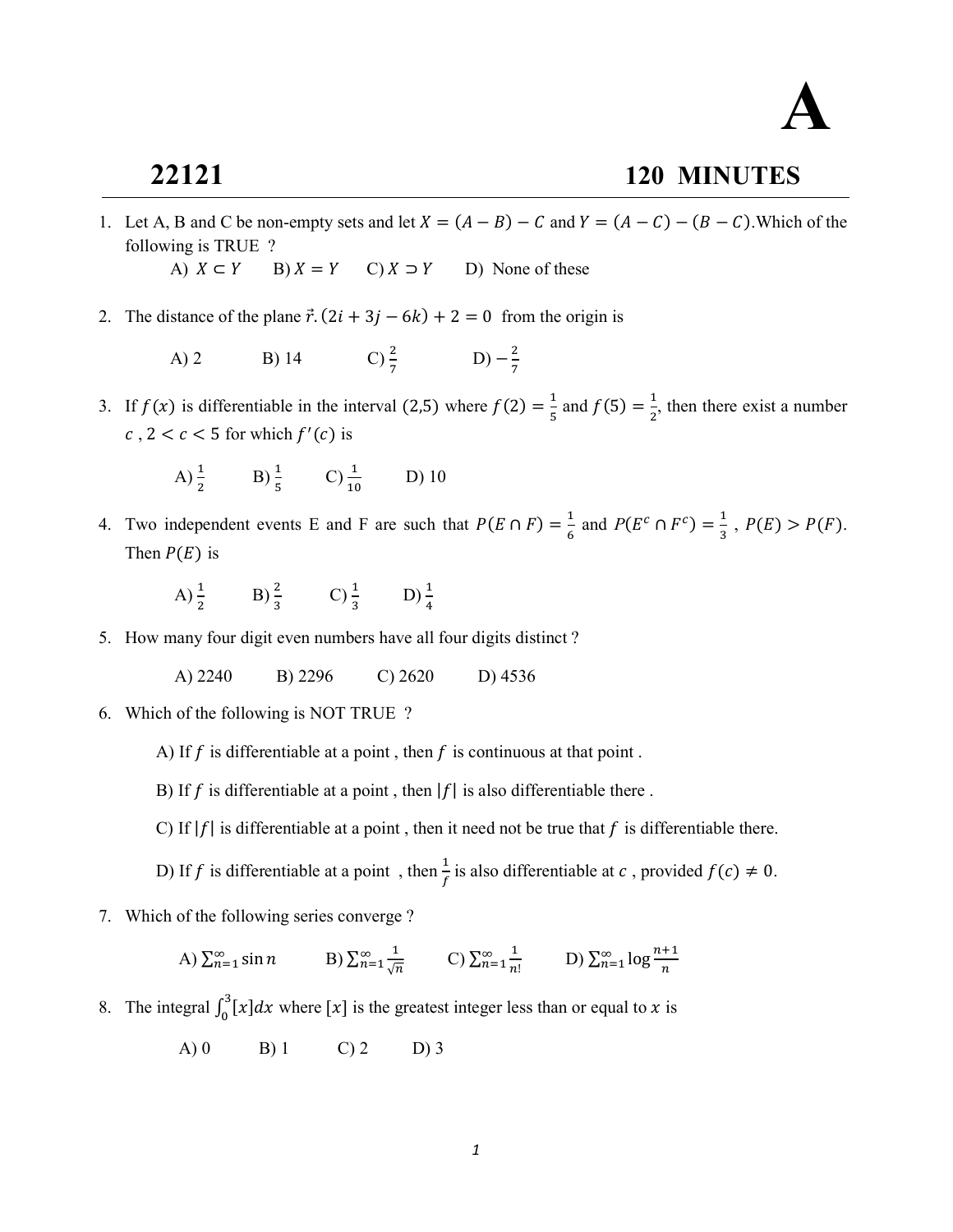9. Which of the following functions is NOT of bounded variation

A) 
$$
f(x) = x^2 + x + 1
$$
 for  $x \in (-1,1)$   
\nB)  $f(x) = \tan(\frac{\pi x}{2})$  for  $x \in (-1,1)$   
\nC)  $f(x) = \sin(\frac{x}{2})$  for  $x \in (-\pi, \pi)$   
\nD)  $f(x) = \sqrt{1 - x^2}$  for  $x \in (-1,1)$ 

10. Consider a function  $f(z) = u + iv$  defined on  $|z - i| < 1$  where u and v are real valued functions of ,  $y$ . Then  $f(z)$  is analytic for

A) 
$$
u = x^2 + y^2
$$
  
\nB)  $u = e^{xy}$   
\nC)  $u = \ln(x^2 + y^2)$   
\nD)  $u = e^{x^2 - y^2}$ 

11. The residue of  $f(z) = \frac{e^{2z}}{(z+1)^2}$  $\frac{e^{2z}}{(z+1)^2}$  at  $z = -1$  is

A) 
$$
2e
$$
 \t\t B)  $\frac{2}{e}$  \t\t C)  $\frac{2}{e^2}$  \t\t D)  $e$ 

12. The radius of convergence of the series  $\sum_{n=1}^{\infty} 2^{-n} z^{2n}$  is

A) 1 B) 
$$
\sqrt{2}
$$
 C) 2 D)  $\infty$ 

13. Let  $(G,*)$  be an abelian group. Then which of the following is TRUE for G?

A) 
$$
g = g^{-1}
$$
 for all  $g \in G$ .  
C)  $(g * h)^2 = g^2 * h^2$  for all  $g, h \in G$ .

B) 
$$
g = g^2
$$
 for all  $g \in G$ .  
D) G is of finite order

14. If  $f: G \to G'$  is a homomorphism and e, e' are identity elements of G and G' respectively. Then which of the following is TRUE ?

A) 
$$
f(e) = e'
$$
  
\nB)  $f(x^{-1}) = (f(x))^{-1}$   
\nC)  $f(x^n) = (f(x))^n$   
\nD) All of these

- 15. Which of the following statements is NOT TRUE about Integral Domain.
	- A) For a given prime, the ring  $(Z_p, +_p, \ldots, )$  is an Integral Domain.
	- B) Every field is an Integral Domain .
	- C) A commutative ring  $R$  with unity is an Integral Domain if and only

if  $ab = 0$ ,  $a, b \in \mathbb{R}$ ,  $a \neq 0$  implies  $= 0$ .

D) Every Integral Domain is a Field .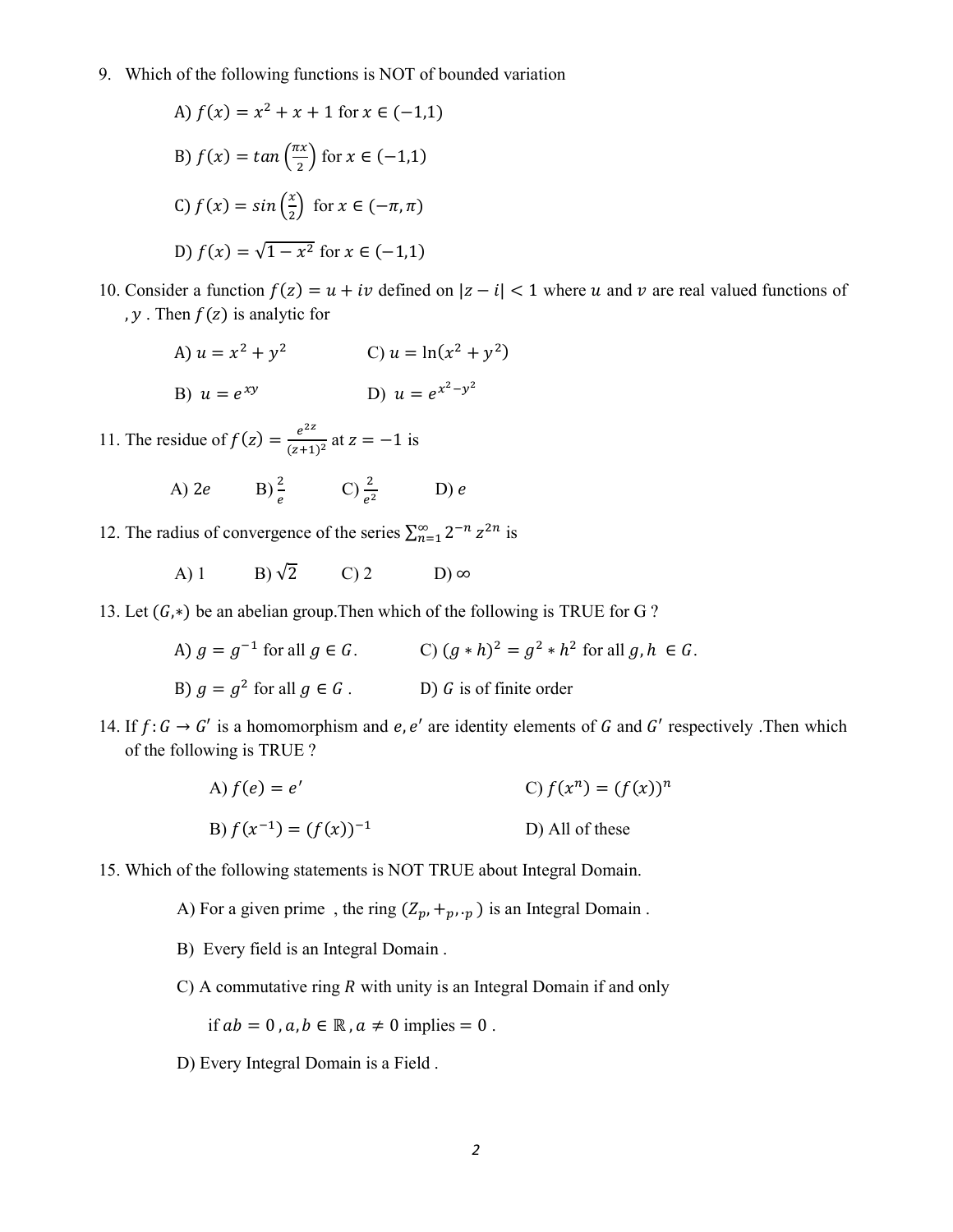- 16. Let  $I = \begin{pmatrix} a & 0 \\ b & 0 \end{pmatrix} \mid a, b \in \mathbb{Z}$  be the subring of the ring  $(M_2(\mathbb{Z}), +,.)$ , where  $M_2(\mathbb{Z})$  denote the set of all  $2 \times 2$  matrices whose entries are elements from  $\mathbb{Z}$ . Which of the following is TRUE ?
	- A) *I* is an ideal of ℝ . C) *I* is a right ideal but not a left ideal of ℝ .
	- B) *I* is a left ideal but not a right ideal of  $\mathbb{R}$ . D) *I* is neither a left ideal nor a right ideal of  $\mathbb{R}$ .
- 17. For an ideal *I* of a ring, the mapping  $\gamma: R \to R/I$  be defined by  $\gamma(a) = a + I$ ,  $a \in R$ . Then which of the following is TRUE ?
	- A)  $\gamma(a + b) = \gamma(a) + \gamma(b)$ ,  $\forall a, b \in R$  C)  $\gamma$  is a homomorphism
	- B)  $\gamma: R \to R/I$  is onto D) All of these
- 18. The polynomial  $p(x) = x^3 x 1$  defined over  $\mathbb Q$  is
	- A) Irreducible over  $\mathbb Q$  C) Reducible over  $\mathbb Z$
	- B) Reducible over  $\mathbb Q$  D) reducible over N
- 19.  $Q(\sqrt{2}, \sqrt{3})$  is the splitting field of

A) 
$$
x^2 - 2
$$
 \t B)  $(x^2 - 2)(x^2 - 3)$  C)  $x^2 - 3$  D)  $(x - 2)(x - 3)$ 

20. The number of elements in the field  $\frac{Z_2[x]}{x_1^3 + x_2^2}$  $\frac{z_{21}x_1}{(x^3+x^2+1)}$  is

A) 2 B) 4 C) 8 D) 16  
21. The rank of the matrix 
$$
\begin{pmatrix} 3 & 2 & 5 \\ -1 & 0 & 2 \\ 11 & 6 & 11 \end{pmatrix}
$$
 is  
A) 0 B) 1 C) 2 D) 3

22. The system of linear equations :  $x - 2y + 3z = -2$ ;  $-x + y - 2z = 3$ ;  $2x - y + 3z = 1$  has

- A) Unique solution C) Infinite solution
- B) No solution D) None of these
- 23. Which of the following subsets of the vectorspace  $\mathbb{R}^3$  over  $\mathbb R$  is a subspace ?

A)  $W = \{ (x_1, x_2, x_3) | x_3 = 1 \}$  C)  $W = \{ (x_1, x_2, x_3) | x_2 > 0 \}$ 

B)  $W = \{(x_1, x_2, x_3) | x_3 = 0\}$  D) None of these

24. Let  $T: \mathbb{R}^2 \to \mathbb{R}^2$  be a linear transformation such that  $T(1,2) = (2,3)$  and  $T(0,1) = (1,4)$ . Then  $T(5,6)$  is

- A)  $(6,-1)$  C)  $(-6,1)$
- B)  $(-1,6)$  D)  $(1,-6)$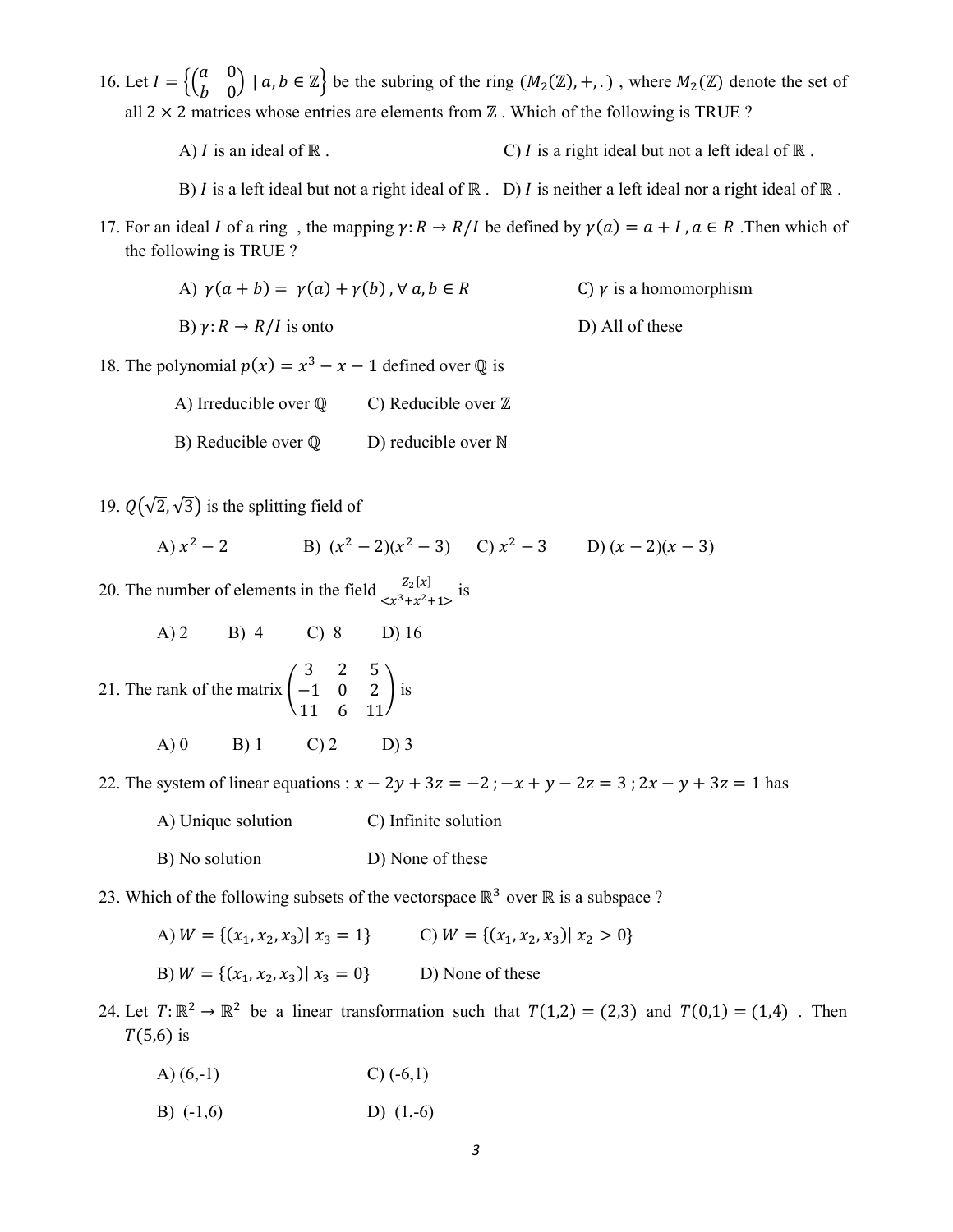25. Let  $T: \mathbb{R}^3 \to \mathbb{R}^3$  be a linear transformation defined by  $T(x, y, z) = (x + y, y + z, z + x)$  for all  $(x, y, z) \in \mathbb{R}^3$ . Then

A) Rank(T)=0 and Nullity(T)=3 C) Rank(T)=1 and Nullity(T)=2

B) Rank(T)=2 and Nullity(T)=1 D) Rank(T)=3 and Nullity(T)=0

26. The integrating factor of  $\frac{dy}{dx} + (\tan x)y = \cos^2 x$  is

A) cos  $x$  C) sec  $x$ 

B)  $-\cos x$  D)  $-\sec x$ 

27. The *orthogonal* trajectory of the curve  $xy = c$  is

A)  $x^2 - y^2$  $x^2 = k$  C)  $x^2 + y^2 = k$ B)  $2x^2 - y^2$ D) None of these

28. The differential equation for variation of the amount of salt x in a tank with time t is given by  $\frac{dx}{dt}$  +  $\boldsymbol{\chi}$  $\frac{x}{20}$  = 10 where x is in kg and t is in minutes. Assuming there is no salt in tank initially, the time t in which the amount of salt increases to 100kg is

| A) 10 ln 2 | $C$ ) 20 $\ln 2$ |
|------------|------------------|
| B) 50 ln 2 | D) $100 \ln 2$   |

29. The partial differential equation of all spheres whose centre lie on the  $z - axis$  is

| A) $py = qx$     | C) $px = qy$     |
|------------------|------------------|
| B) $px + qy = 0$ | D) $py + qx = 0$ |

30. The number of integer less than 200 and relatively prime to it is

A) 98 B) 100 C) 101 D) 102

31. If  $a \equiv b \pmod{m}$  means  $a - b$  is a multiple of m, then which of the following is NOT TRUE?

| A) $12^{25} \equiv 2 \pmod{5}$ | C) $13^{121} \equiv 2 \pmod{11}$ |
|--------------------------------|----------------------------------|
| B) $8^{36} \equiv 2 \pmod{6}$  | D) $9^{49} \equiv 2 \pmod{7}$    |

32. If  $a \in \mathbb{Z}$  and  $p$  is a prime not dividing  $a$  then  $p$  divides

- A)  $a^{p-1} 1$  C)  $a^p$  $\int a^p - 1$
- B)  $a^{p+1} 1$  D)  $a^p$ D)  $a^{p+2} - 1$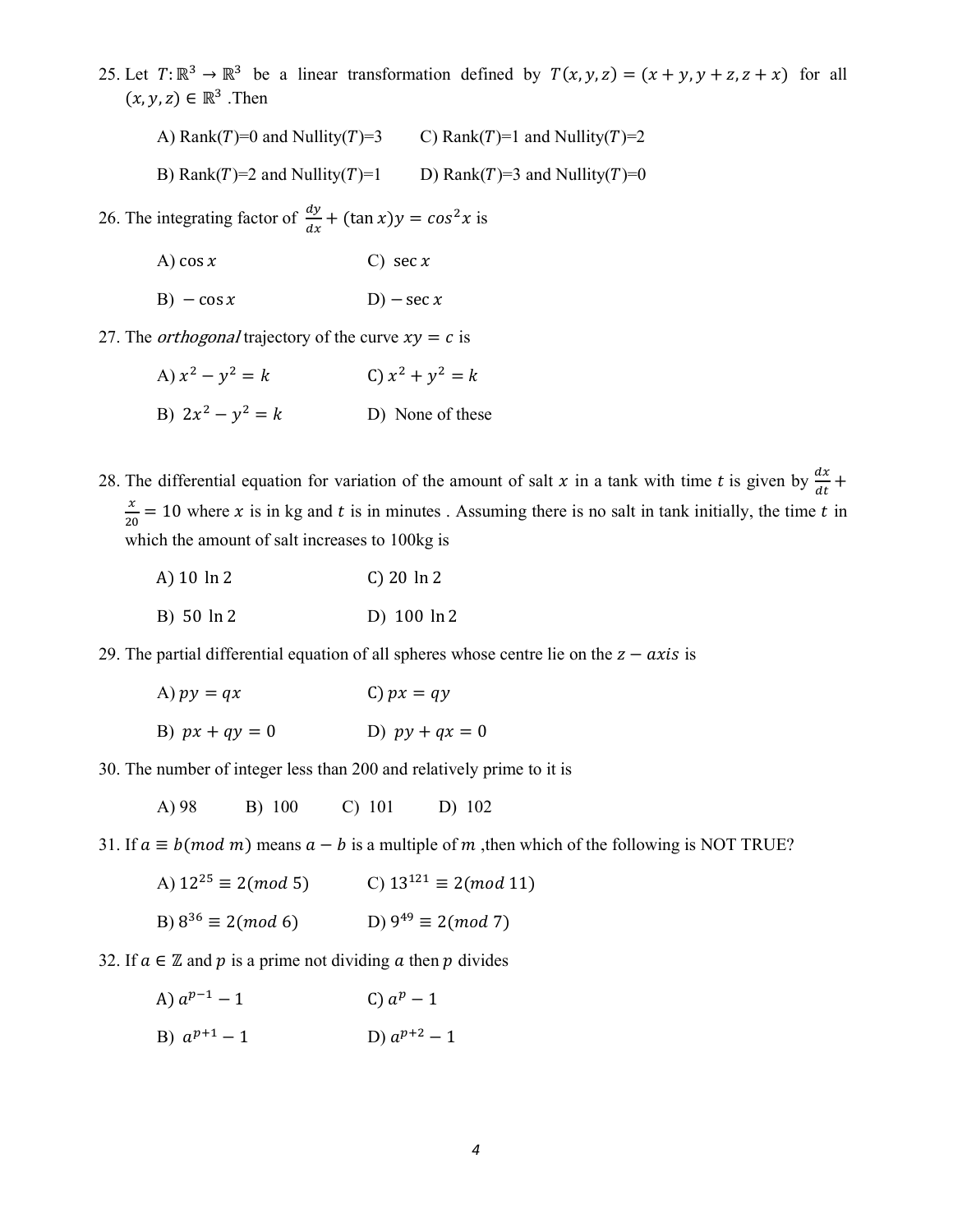33. Let  $f: X \to Y$  be a closed bijective map between metric spaces X and Y such that Y is compact then :

A)  $X$  need not be compact but  $f$  is continuous

B)  $X$  is compact but  $f$  need not be continuous

- C)  $X$  need not be compact and  $f$  need not be continuous
- D)  $X$  is compact and  $f$  is continuous

34. Which of the following is not a topological property

- A) Openness C) Compactness
- B) Closedness D) Boundedness
- 35. If  $X$  is a finite set then the cofinite topology on  $X$  is
	- A) Discrete C) Empty set
	- B) Indiscrete D) None of these

36. Let  $H$  be a Hilbert space and let  $x, y$  be any two vectors in  $H$ . Then

- A)  $||x + y||^2 + ||x y||^2 = ||x||^2 + ||y||^2$ B)  $|< x, y >| > ||x|| ||y||$ C)  $2(||x + y||^2 + ||x - y||^2) = ||x||^2 + ||y||^2$ D)  $x_n \to x$  and  $y_n \to y$  implies  $\langle x_n, y_n \rangle \to \langle x, y \rangle$
- 37. Let X be a normed linear space and  $x_0$  be a non zero vector in X. Then there exist a functional  $f_0$  in X' such that

| A) $f_0(x_0) = x_0$ and $  f_0   = 1$     | C) $f_o(x_o) = 1$ and $  f_o   = 1$   |
|-------------------------------------------|---------------------------------------|
| B) $f_0(x_o) =   x_o  $ and $  f_0   = 1$ | D) $f_0(x_o) = 1$ and $  f_0   \ge 1$ |

38. Let X and Y be a Banach space . If  $f: X \to Y$  is a continuous linear transformation, then

A)  $T$  is closed B)  $T$  is open C) Range of  $T$  is finite dimensional D) None of these 39. Let X be a Banach algebra and  $x \in X$ , then the spectral radius is

A)  $\lim_{n\to\infty} ||x^n||^2$ <sup>1</sup>/<sub>n</sub> C)  $\lim_{n\to\infty} ||x^{1/n}||^{1/n}$ B)  $\lim_{n\to\infty} \|x^{1/n}\|$ <sup>n</sup> D)  $\lim_{n\to\infty} ||x^n||^n$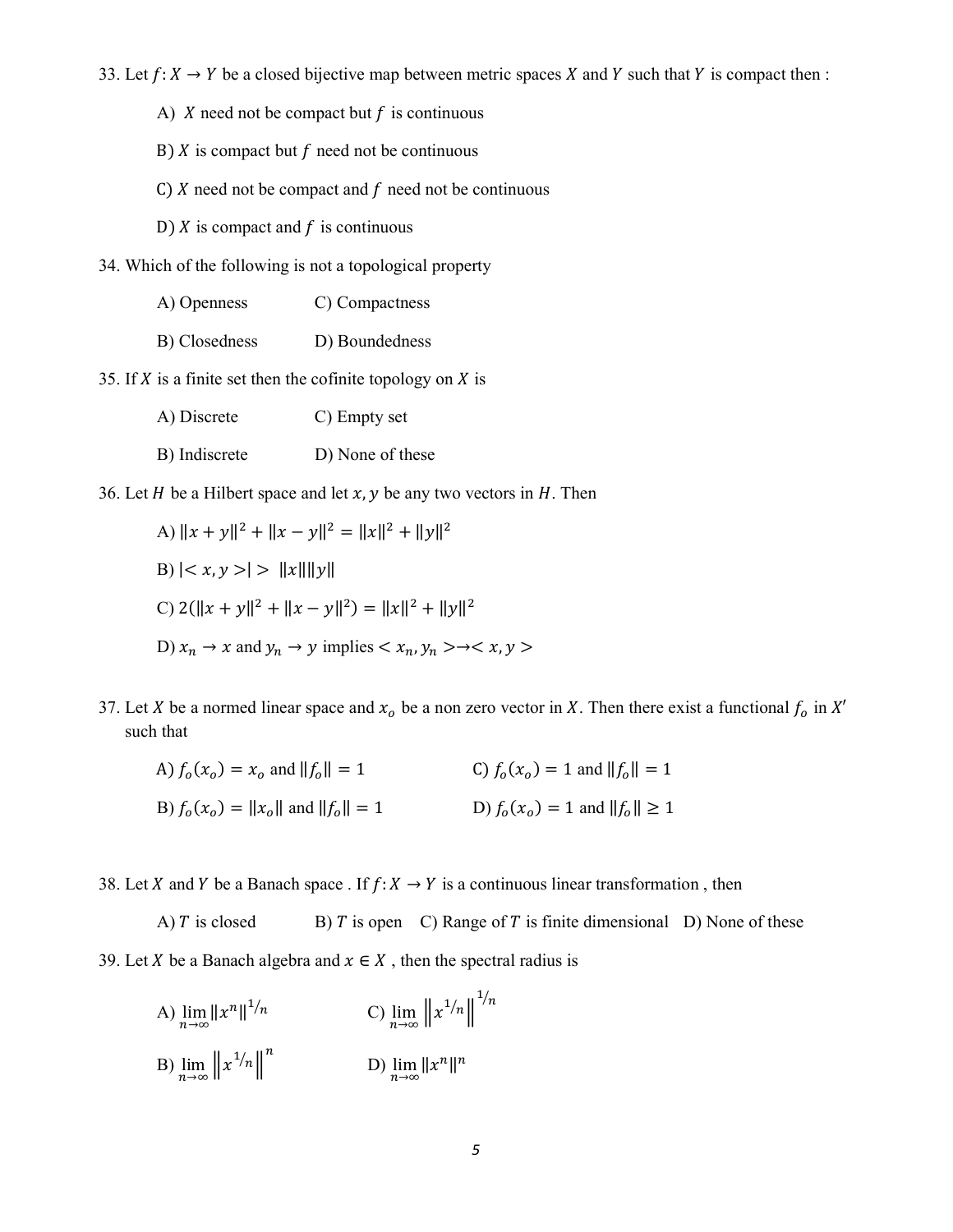- 40. The function  $f(x) = x^2 2$  defined on the set of real numbers is
	- (A) injective but not surjective (C) surjective but not injective
	- (B) neither injective nor surjective (D) both injective and surjective
- 41. A man is watching from the top of a tower, a boat speeding away from the tower. The angle of depression from the top of the tower to the boat is  $60^0$  when the boat is  $80m$  from the tower. After 10 seconds, the angle becomes  $30^0$ . What is the speed of the boat?(Assume that the boat is running in still water)
	- (A)  $20m/sec$  (B)  $10m/sec$  (C)  $18m/sec$  (D)  $16m/sec$
- 42. The equation to the straight line which passes through the point  $(-5, 4)$  and is such that the portion of it between the axes is divided by this point in the ratio 1 : 2 is
	- $(A)$  5x + 8y = 7 (B)  $5x - 8y = -57$ (C)  $5y + 8x = -20$ (D)  $5y - 8x = 60$
- 43. The equation of the hyperbola whose vertices are at  $(\pm 6, 0)$  and one of the directrices is  $x = 4$  is
	- $(A) \frac{x^2}{45}$ 45  $-\frac{y^2}{2g}$ 36  $= 1$  $(B) \frac{x^2}{2}$ 36  $-\frac{y^2}{45}$ 45  $= 1$  $(C) \frac{x^2}{25}$ 25  $-\frac{y^2}{2g}$ 36  $= 1$ (D) none of these
- 44.  $\lim_{x\to 1}(2-x)^{\tan \frac{\pi x}{2}}$ 2 is equal to
	- $(A) e^{1/\pi}$ (B)  $e^{2/\pi}$  $(C) e^{3/\pi}$  $3/\pi$  (D)  $\frac{2}{\pi}$ π
- 45. Equation to the normal to the curve  $x^2 + y^2 = 5$  at the point  $(2, 1)$  is
	- (A)  $x 2y = 0$ (B)  $x + 2y = 0$ (C)  $x - 2y = 3$ (D)  $x + 2y = 3$
- 46. Area enclosed by the curve  $27x^2 + 12y^2 324 = 0$  between the lines  $x = 0$  and  $x = 2\sqrt{3}$  is
	- (A) 7 $\pi$  (B)  $9\pi$  (C)  $2\pi$  (D)  $\frac{\pi}{2}$ (D)  $\frac{\pi}{2}$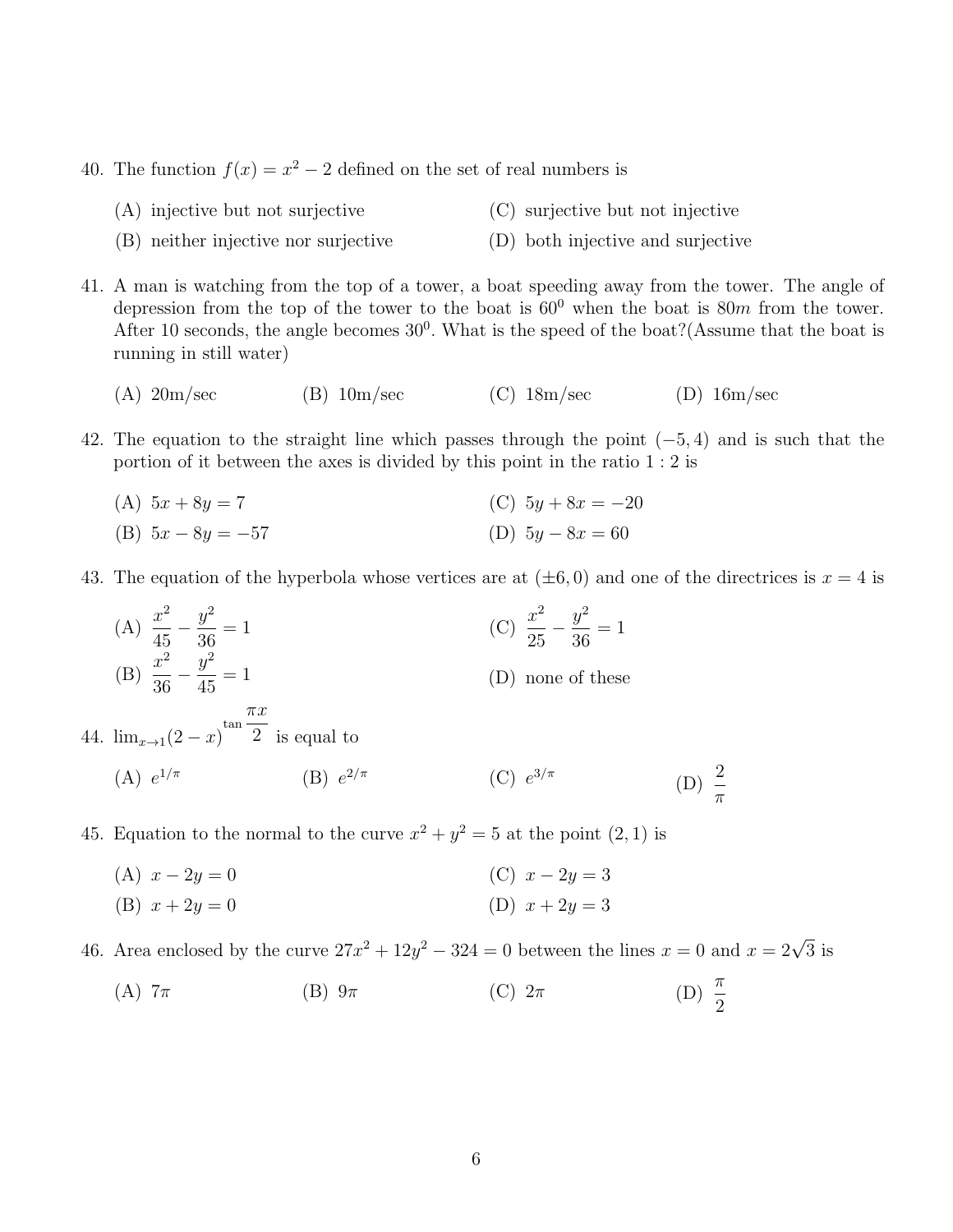- 47. A card is drawn from a well shuffled pack of 52 cards. The probability that the card drawn is a queen of clubs or a king of hearts is
	- $(A) \frac{1}{\infty}$ 26  $(B) \frac{1}{56}$ 52  $(C) \frac{1}{16}$ 13  $(D) \frac{1}{2}$ 2
- 48. Which among the following is a false statement ?
	- (A) Any bounded sequence of real numbers contains a convergent sub sequence.
	- (B) A sequence of real numbers is convergent if and only if it is a Cauchy sequence.
	- (C) If a is an accumulation point of a sequence  $\{x_n\}_{n=1}^{\infty}$ , then there is a sub sequence that converges to a.
	- (D) Any sequence  $\{x_n\}_{n=1}^{\infty}$  is convergent if and only if it is bounded.
- 49. If a function f is monotonic on  $[a, b]$ , then the set of discontinuities of f is
	- (A) empty  $(B)$  finite  $(C)$  countable  $(D)$  [a, b]
- 50. Let A be the set of all rational numbers in the interval [0, 1], and  $\alpha$  be the Lebesgue measure of A, then  $\alpha$  is equal to
	- $(A)$  zero  $(B)$  one  $(C)$  infinity  $(D)$  none of these
- 51. The harmonic conjugate of the function  $e^x \cos y + e^y \cos x + xy$  is
	- (A)  $e^x \sin y e^y \sin x + \frac{1}{2}$  $\frac{1}{2}(x^2 + y^2)$  (C)  $e^x \sin y + e^y \sin x - \frac{1}{2}$ (B)  $e^x \sin y + e^y \sin x + \frac{1}{2}$  $\frac{1}{2}(x^2+y^2)$  $\frac{1}{2}(x^2+y^2)$ (D) none of these
- 52. The Mobius transformation  $T(z)$  that maps  $z_1 = 1$ ,  $z_2 = 0$ ,  $z_3 = -1$  onto the points  $w_1 = i$ ,  $w_2 =$  $\infty$ ,  $w_3 = 1$  is
	- (A)  $T(z) = \frac{(i-1)z + (i+1)}{2}$  $2z$ (B)  $T(z) = \frac{(i+1)z + (i-1)}{2}$  $2z$ (C)  $T(z) = \frac{(i-1)z - (i+1)}{2}$  $2z$ (D) none of these
- 53. The value of the integral  $\left(\frac{1}{2}\right)$  $z^2 + 4$ dz around the circle  $|z - i| = 2$  oriented in counter clockwise direction is
	- (A) zero (B)  $\pi$  (C)  $\frac{\pi}{2}$ 2  $(D) \frac{\pi}{4}$ 4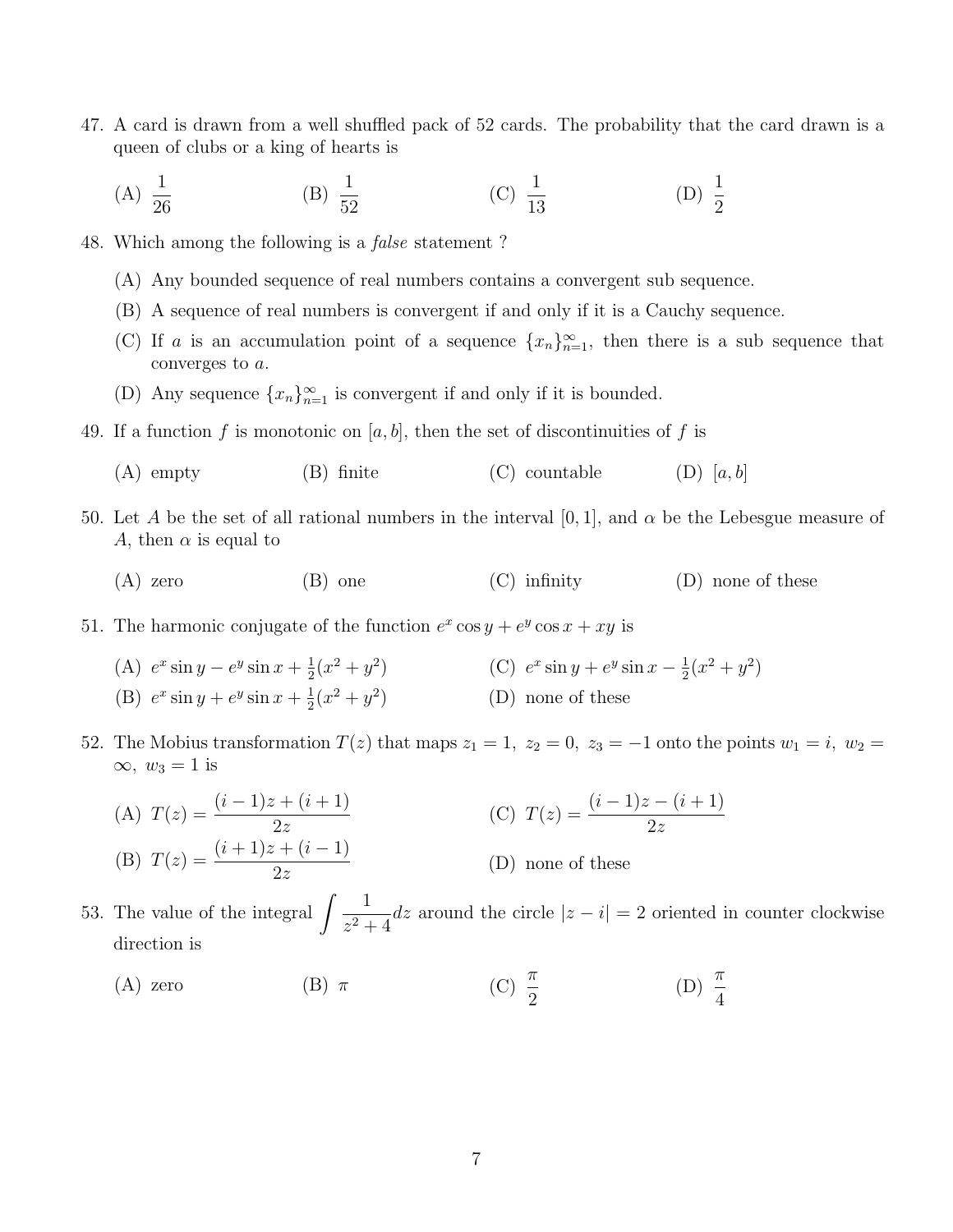- 54. Let G be a group,  $a \in G$  and  $H = \{a^n | n \in \mathcal{Z}\}\$  where  $\mathcal Z$  is the set of integers. Then which of the following is not true?
	- (A)  $H$  is a subgroup of  $G$
	- $(B)$  G and H have the same identity
	- $(C)$  H is the smallest subgroup of G containing the element a
	- (D) None of these
- 55. The number of abelian groups (up to isomorphism) of order 24 is
	- (A) 2 (B) 3 (C) 8 (D) None of these
- 56. Number of left cosets of the subgroup  $\langle 18 \rangle$  of  $\mathcal{Z}_{36}$  is
	- (A) 18 (B) 36 (C) 4 (D) none of these
- 57. If  $U$  denotes the set of units in the ring of rational numbers  $Q$ , then
	- (A)  $U = \{1\}$ (B)  $U = \{1, 2\}$  $(C)$  U is empty (D) U consists of all non-zero elements of  $\mathcal{Q}$
- 58. The characteristic of the ring  $\mathcal C$  of complex numbers is
	- $(A)$  zero  $(B)$  one  $(C)$  infinity  $(D)$  none of these

59. The degree over Q of the splitting field over Q of the polynomial  $x^2 + 3$  in  $\mathcal{Q}[x]$  is

(A) Zero  $(B)$  1 (C) 2 (D) none of these

60. If 
$$
A = \begin{pmatrix} 2 & 3 \ 1 & -4 \end{pmatrix}
$$
 and  $B = \begin{pmatrix} 1 & -2 \ -1 & 3 \end{pmatrix}$ , then  $(AB)^{-1}$  is equal to  
\n(A)  $\frac{1}{11} \begin{pmatrix} 2 & 3 \ 1 & -4 \end{pmatrix}$   
\n(B)  $\frac{1}{11} \begin{pmatrix} 1 & -2 \ -1 & 3 \end{pmatrix}$   
\n(C)  $\frac{1}{11} \begin{pmatrix} 5 & 1 \ 14 & 5 \end{pmatrix}$   
\n(D)  $\frac{1}{11} \begin{pmatrix} 14 & 5 \ 5 & 1 \end{pmatrix}$ 

61. The value of the determinant  $a^2$  2ab  $b^2$  $b^2$   $a^2$   $2ab$  $2ab$   $b^2$   $a^2$  is equal to

- (A)  $(a^6 + b^6)$ (C)  $(a^3 + b^3)^2$
- (B)  $(a^6 b^6)$ (D)  $(a^3-b^3)^2$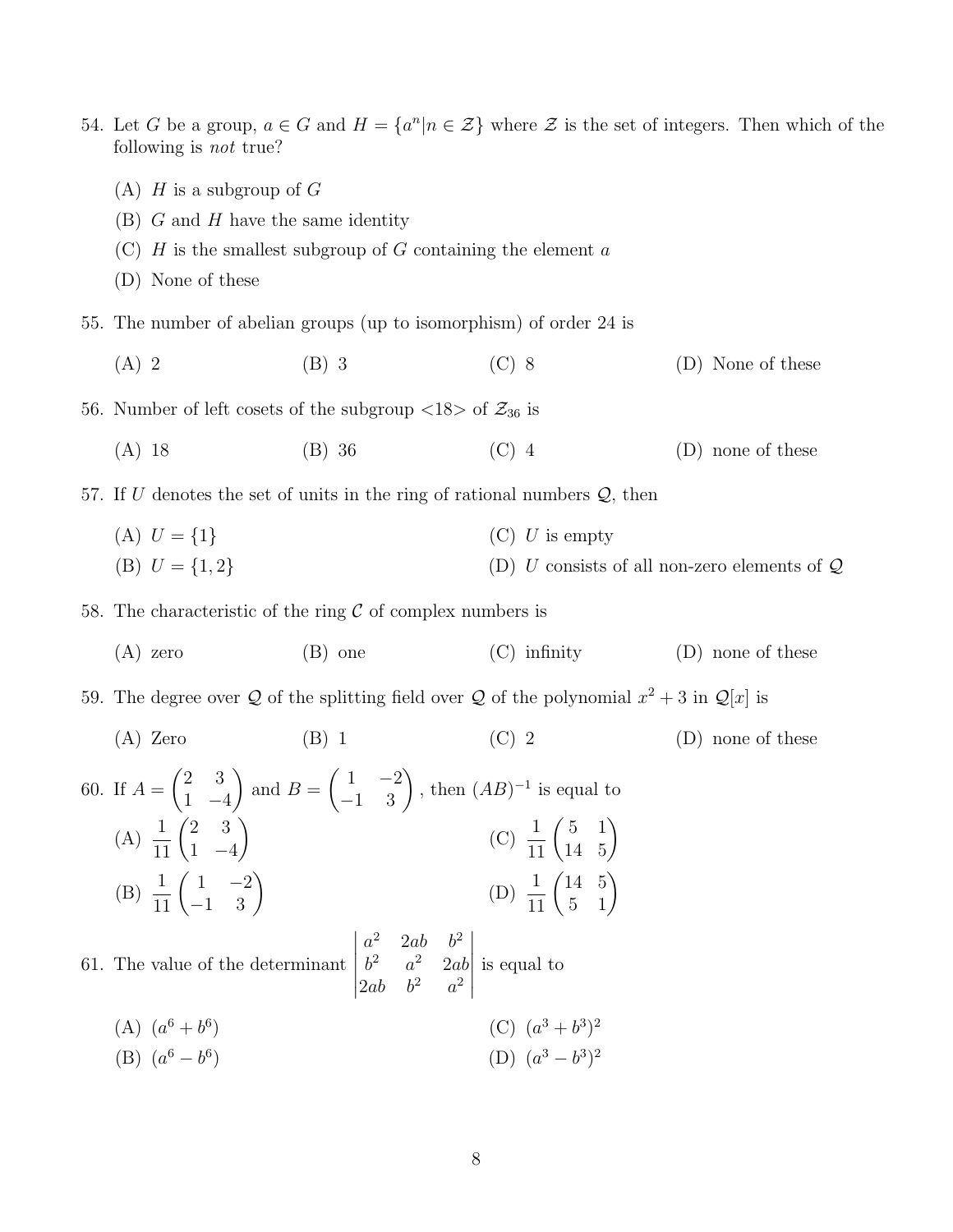- 62. If the vector  $(3k + 2, 3, 10)$  belongs to the linear span of the set  $S = \{(-1, 0, 1), (2, 1, 4)\}\$ , then the value of  $k$  is
	- (A) 2 (B) −2 (C) 1 (D) −1
- 63. If the dimensions of the subspaces  $U$  and  $V$  of the vector space W are respectively 3 and 4 and  $\dim(\mathcal{U} \cap \mathcal{V}) = 1$ , then  $\dim(\mathcal{U} + \mathcal{V})$  is equal to
	- $(A)$  4 (B) 6 (C) 7 (D) none of these
- 64. Which of the following is a subspace of the two dimensional Euclidean plane?
	- (A)  $2x + 3y = 0$ (B)  $2x + 3y + 1 = 0$ (C)  $2x - 3y + 1 = 0$ (D)  $2x + 3y - 1 = 0$
- 65. If  $T: \mathbb{R}^3 \to \mathbb{R}^2$  is defined by  $T(x, y, z) = (x, y)$ , then the dimension of the kernel of T is
	- (A) 0  $(B)$  1  $(C)$  2  $(D)$  indeterminate
- 66. The characteristic polynomial of the matrix  $\sqrt{ }$  $\overline{1}$ 1 2 −1 1 0 1  $4 -4 5$  $\setminus$  is
	- (A)  $\lambda^3 + 6\lambda^2 11\lambda + 6$ (B)  $\lambda^3 + 6\lambda^2 - 11\lambda - 6$ (C)  $\lambda^3 - 6\lambda^2 + 11\lambda - 6$ (D) none of these
- 67. A matrix  $\vec{A}$  is diagonalizable if the roots of its characteristic polynomial are
	- (A) real and equal (C) imaginary
	- (B) real and distinct (D) none of these

## 68. If  $gcd(a, b) = d$ , then  $gcd\left(\frac{a}{b}\right)$ d , b d  $\setminus$ is equal to  $(A) \frac{ab}{a}$ d  $(B) d$  $(C)$   $d^2$ (D) 1

- 69. The remainder when 97! (factorial) is divided by 101 is
	- (A) 15 (C) 17
	- (B) 16 (D) none of these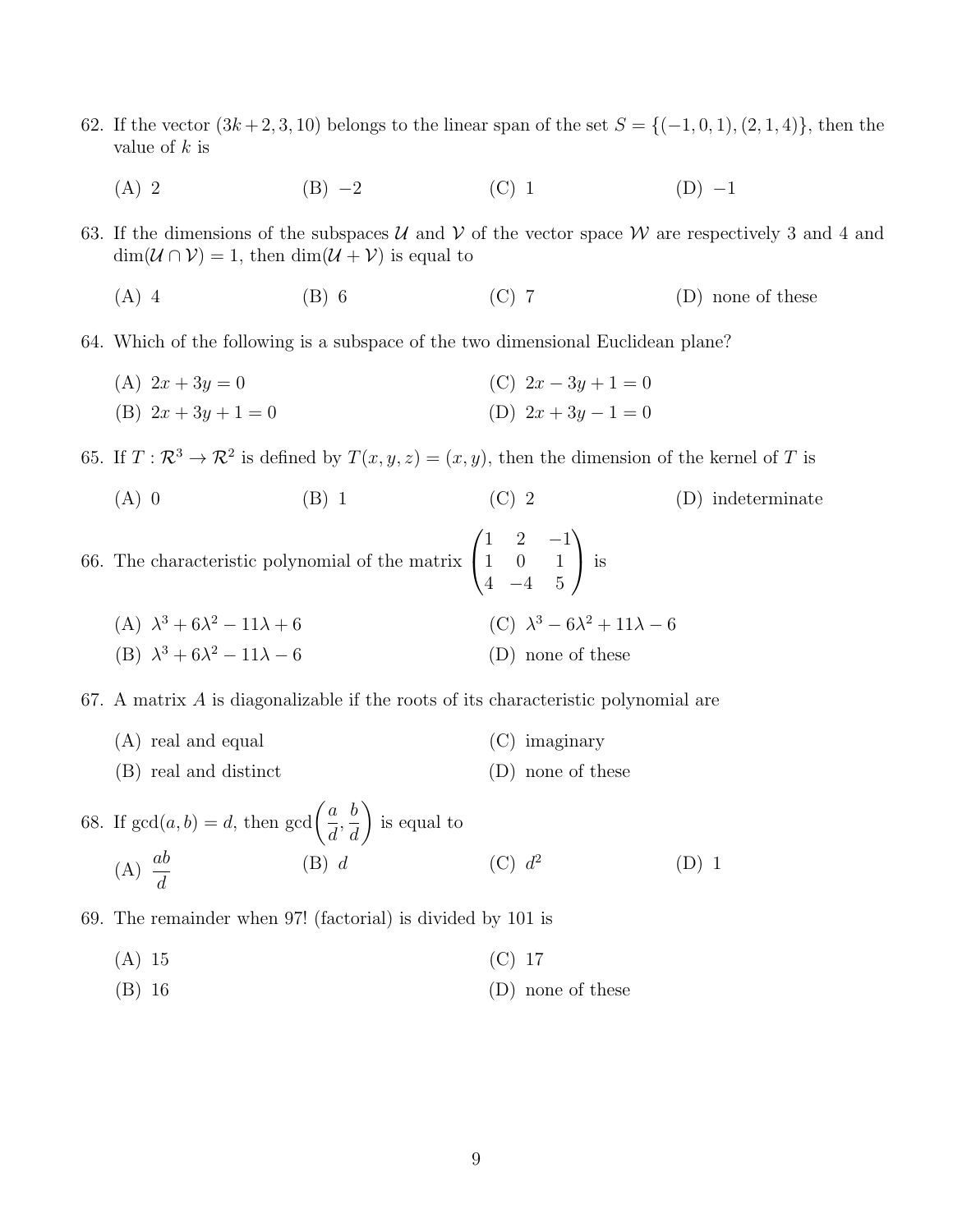70. The differential equation of the family of all concentric circles centred at the origin is

(A) 
$$
y + x \frac{dy}{dx} = c
$$
  
\n(B)  $y - x \frac{dy}{dx} = c$   
\n(C)  $x + y \frac{dy}{dx} = 0$   
\n(D) none of these

71. The solution of the differential equation  $(y^2 - y)dx + xdy = 0$  is

(A) 
$$
y(x + c) = x
$$
 (C)  $x(y + c) = x$ 

(B) 
$$
x(x+c) = y
$$
 (D) none of these

72. Complete solution of the partial differential equation  $p^2 + q^2 = m^2$  is

- $(A) z = ax y$ √  $m^2 + a^2 + b$  $(B) z = ax + y$ √  $m^2 + a^2 + b$  $(C)$   $z = ax + y$ √  $\sqrt{m^2 - a^2} + b$ (D) none of these
- 73. The partial differential equation  $\partial^2 z$  $\frac{\partial}{\partial x^2} +$  $\partial^2 z$  $rac{\delta}{\partial y^2} + 3$  $\partial^2 z$  $\frac{\partial}{\partial x \partial y} + 2$  $\frac{\partial z}{\partial x} - \frac{\partial z}{\partial y}$  $rac{\partial z}{\partial y} = 0$  is (A) parabolic (B) elliptic (C) hyperbolic (D) none of these
- 74. In a metric space, every one point set is
	- (A) open (C) both open and closed
	- (B) closed

(D) neither open nor closed

75. In the metric space  $(\mathcal{R}^2, d_1)$ , where  $d_1(x, y) = |x_1 - y_1| + |x_2 - y_2|$  for  $x = (x_1, x_2)$  and  $y = (y_1, y_2)$ , the sequence {  $\sqrt{1}$ n ,  $\frac{2n+1}{n+1}$ } converges to (A)  $(1, 0)$  (B)  $(0, 1)$  (C)  $(0, 2)$  (D)  $(2, 0)$ 

76. In a topological space, which of the following is a wrong statement?

- (A) Second countability is a hereditary property
- (B) Metrizability is a hereditary property
- (C) Regularity is a hereditary property
- (D) None of these